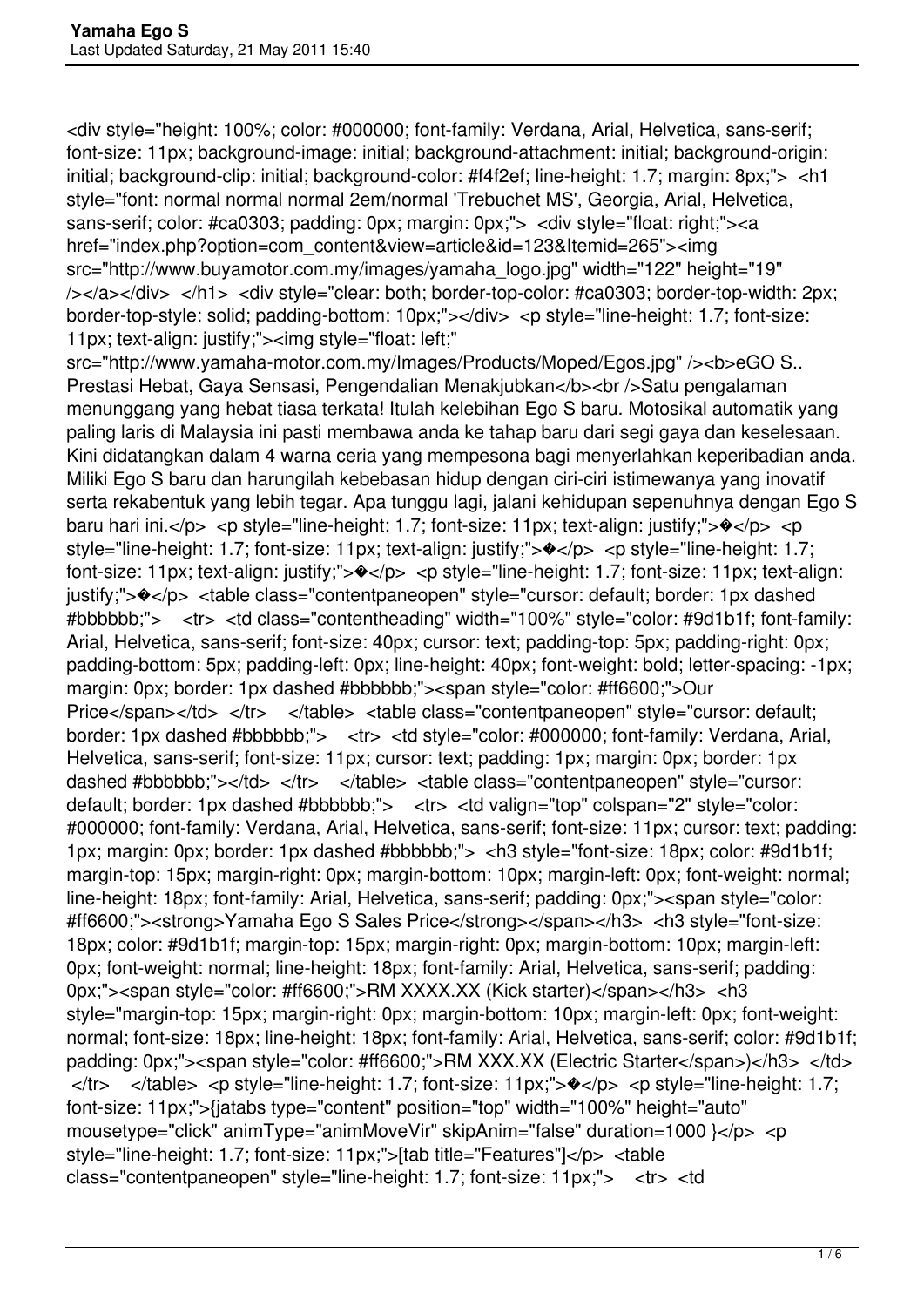class="contentheading" width="100%" style="padding-top: 5px; padding-right: 0px; padding-bottom: 5px; padding-left: 0px; font-family: Arial, Helvetica, sans-serif; font-size: 40px; line-height: 40px; font-weight: bold; color: #9d1b1f; letter-spacing: -1px; margin: 0px;"><span style="color: #ff6600;">Features</span></td> </tr> </table> <table class="content-black" width="80%" border="0" cellspacing="1" cellpadding="2" align="center" style="color: #000000; font-size: 11px;"> <tr> <td><b>Ego S baru - membawa motosikal automatik ke tahap baru sepenuhya! </b>>>>>>> br />></td> </tr> </tr> <tr> <td height="10px"></td> </tr> <tr> <td><td><img src="http://www.yamaha-motor.com.my/Images/Products/Scooter/Features/egos09engine.jpg" />> />> br />>b>Enjin CVT 115cc</b>>br /> Untuk kuasa dan tenaga unggul.</td> </tr> <td></td> </tr> <tr> <td><img

src="http://www.yamaha-motor.com.my/Images/Products/Scooter/Features/egos09fueltank.jpg" />> />> br />>b>Tangki Minyak Besar</b>>br />Untuk perjalanan lebih jauh.</td> </tr> <td></td> </tr> <tr> <td><img

src="http://www.yamaha-motor.com.my/Images/Products/Scooter/Features/egos09frontlite.jpg" /> < br /> <b> Lampu Depan Besar</b> < br />
Neningkatkan daya penglihatan dan keselamatan.</td> </tr> </tr> <td></tr> <td></td></td></tr> <td><img

src="http://www.yamaha-motor.com.my/Images/Products/Scooter/Features/egos09footrest.jpg" /> < br /> <b> Lantai Kaki Lebar < /b> < br />
Nemberi lebih ruang untuk tunggangan lebih selesa.</td> </tr> <tr> <td><img

src="http://www.yamaha-motor.com.my/Images/Products/Scooter/Features/egos09tire.jpg" /> /> <br />> />> Tayar Tanpa Tiub</b> > /b> /> Mengurangkan masalah semasa pancit.</td> </tr> </table> <p style="line-height: 1.7; font-size: 11px;">�</p> <p style="line-height: 1.7; font-size: 11px;">[/tab]</p> <p style="line-height: 1.7; font-size: 11px;"><br />[tab title="Specifications"]</p> <table class="contentpaneopen" style="line-height: 1.7; font-size: 11px;"> <tr> <td class="contentheading" width="100%" style="padding-top: 5px; padding-right: 0px; padding-bottom: 5px; padding-left: 0px; font-family: Arial, Helvetica, sans-serif; font-size: 40px; line-height: 40px; font-weight: bold; color: #9d1b1f; letter-spacing: -1px; margin: 0px;"><span style="color: #ff6600;">Specs</span></td> </tr> </table> <table class="contentpaneopen" style="line-height: 1.7; font-size: 11px;"> <tr> <td style="padding: 1px; margin: 0px;"></td> </tr> </table> <table class="contentpaneopen" style="line-height: 1.7; font-size: 11px;"> <tr> <td valign="top" colspan="2" style="padding: 1px; margin: 0px;"> <p style="margin-top: 10px; margin-right: 0px; margin-bottom: 15px; margin-left: 0px; padding: 0px;">Yamaha Ego S SPECIFICATIONS</p> <table border="0" width="500px"> <tr> <td style="background-color: #ececec; padding: 1px; margin: 0px;">Overall length x width x height</td> </tr> <tr> <td style="padding: 1px; margin: 0px;">1,910 mm x 675 mm x 1,040 mm</td> </tr> <tr> <td style="background-color: #ececec; padding: 1px; margin: 0px;">Seat Height</td> </tr> <tr> <td style="padding: 1px; margin: 0px;">760 mm</td> </tr> <tr> <td style="background-color: #ececec; padding: 1px; margin: 0px;">Wheel base</td> </tr> <tr> <td style="padding: 1px; margin: 0px;">1,230 mm</td> </tr> <tr> <td style="background-color: #ececec; padding: 1px; margin: 0px;">Minimum Ground Clearance</td> </tr> <tr> <td style="padding: 1px; margin: 0px;">130 mm</td> </tr> <tr> <td style="background-color: #ececec; padding: 1px; margin: 0px;">Dry weight/ Curb weight</td> </tr> <tr> <td style="padding: 1px; margin: 0px;">97 / 102 kg</td> </tr> <tr> <td style="background-color: #ececec; padding: 1px; margin: 0px;">Engine oil capacity</td> </tr> <tr> <td style="padding; 1px; margin: 0px;">1.0 litre</td> </tr> <tr> <td style="background-color: #ececec; padding: 1px; margin: 0px;">Fuel tank capacity</td> </tr> <tr> <td style="padding: 1px; margin: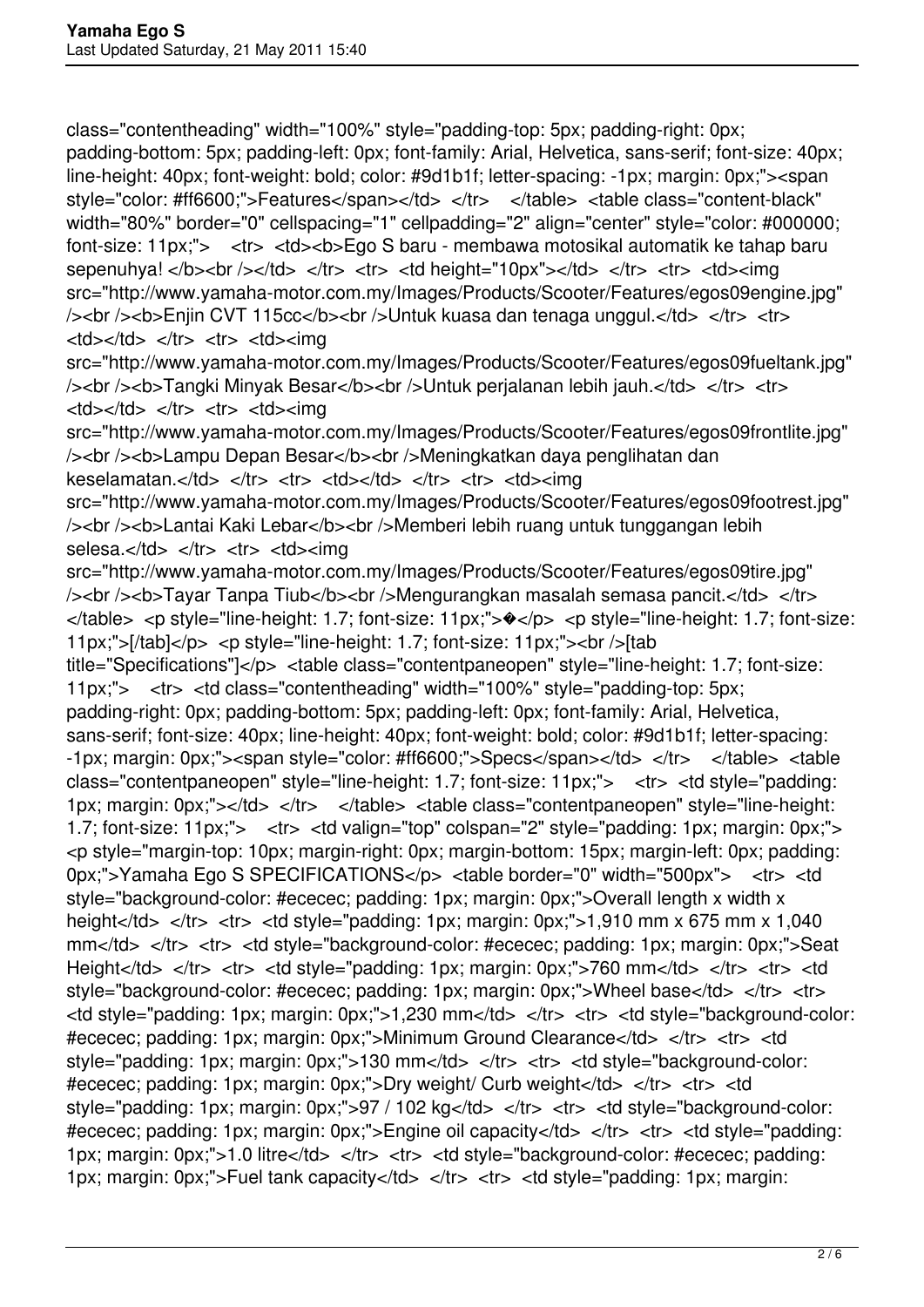0px;">4.5 litre</td> </tr> <tr> <td style="background-color: #ececec; padding: 1px; margin: 0px;">Transmission</td> </tr> <tr> <td style="padding: 1px; margin: 0px;">Constant mesh 4 forward speed rotary</td> </tr> <tr> <td style="background-color: #ececec; padding: 1px; margin: 0px;">Brake front / rear</td> </tr> <tr> <td style="padding: 1px; margin: 0px;">Hydraulic, single disc (z) / Drum</td> </tr> </table> </td> </tr> </table> <p style="line-height: 1.7; font-size: 11px;">[/tab]</p> <p style="line-height: 1.7; font-size: 11px;">[tab title="Colors"]</p> <table class="contentpaneopen" style="line-height: 1.7; font-size: 11px;"> <tr> <td class="contentheading" width="100%" style="padding-top: 5px; padding-right: 0px; padding-bottom: 5px; padding-left: 0px; font-family: Arial, Helvetica, sans-serif; font-size: 40px; line-height: 40px; font-weight: bold; color: #9d1b1f; letter-spacing: -1px; margin: 0px;">Colors</td> </tr> </table> <table class="contentpaneopen" style="line-height: 1.7; font-size: 11px;"> <tr> <td valign="top" colspan="2" style="padding: 1px; margin: 0px;"> <table border="0" style="margin-bottom: 8px;"> <tr> <td style="padding: 1px; margin: 0px;"><br /><img alt="Click the bike to view bigger image" src="http://www.yamaha-motor.com.my/Images/Products/Moped/EGOS-2blue.gif" /><br />>/td> <td width="10px" style="padding: 1px; margin: 0px;"></td> <td style="padding: 1px; margin: 0px;">Blue</td> </tr> </table> <table border="0" style="margin-bottom: 8px;"> <tr> <td style="padding: 1px; margin: 0px;"><br />>/>><img alt="Click the bike to view bigger image" src="http://www.yamaha-motor.com.my/Images/Products/Scooter/EGOS-2red.gif" /><br />>/td> <td width="10px" style="padding: 1px; margin: 0px;"></td> <td style="padding: 1px; margin: 0px;">Red</td> </tr> </table> <table border="0" style="margin-bottom: 8px;"> <tr> <td style="padding: 1px; margin: 0px;"><br />>/>><img alt="Click the bike to view bigger image" src="http://www.yamaha-motor.com.my/Images/Products/Moped/EGOS-2black.gif" /><br /></td> <td width="10px" style="padding: 1px; margin: 0px;"></td> <td style="padding: 1px; margin: 0px;">Black</td> </tr> </table> <table border="0" style="margin-bottom: 8px;"> <tr> <td style="padding: 1px; margin: 0px;"><br /></td> <td width="10px" style="padding: 1px; margin: 0px;"> img alt="Click the bike to view bigger image" src="http://www.yamaha-motor.com.my/Images/Products/Moped/EGOS-2white.gif" /></td> <td style="padding: 1px; margin: 0px;">White</td> </tr> </table> </td> </td> </tr> </table> <p style="line-height: 1.7; font-size: 11px;">[/tab]</p> <p style="line-height: 1.7; font-size: 11px;">[tab title="Payment Scheme"]</p> <b style="outline-width: 0px; outline-style: initial; outline-color: initial; font-size: 12px; background-image: initial; background-attachment: initial; background-origin: initial; background-clip: initial; background-color: transparent; background-position: initial initial; background-repeat: initial initial; padding: 0px; margin: 0px; border: 0px initial initial;"> <table class="contentpaneopen" style="outline-width: 0px; outline-style: initial; outline-color: initial; font-size: 12px; background-image: initial; background-attachment: initial; background-origin: initial; background-clip: initial; background-color: transparent; border-collapse: collapse; empty-cells: show; width: 887px; cursor: default; background-position: initial initial; background-repeat: initial initial; padding: 0px; margin: 0px; border: 1px dashed #bbbbbb;"> <tr style="outline-width: 0px; outline-style: initial; outline-color: initial; font-size: 12px; background-image: initial; background-attachment: initial; background-origin: initial; background-clip: initial; background-color: transparent; background-position: initial initial; background-repeat: initial initial; padding: 0px; margin: 0px; border: 0px initial initial;"> <td valign="top" colspan="2" style="outline-width: 0px; outline-style: initial; outline-color: initial; font-size: 11px; background-image: initial; background-attachment; initial; background-origin: initial; background-clip: initial; background-color: transparent; color: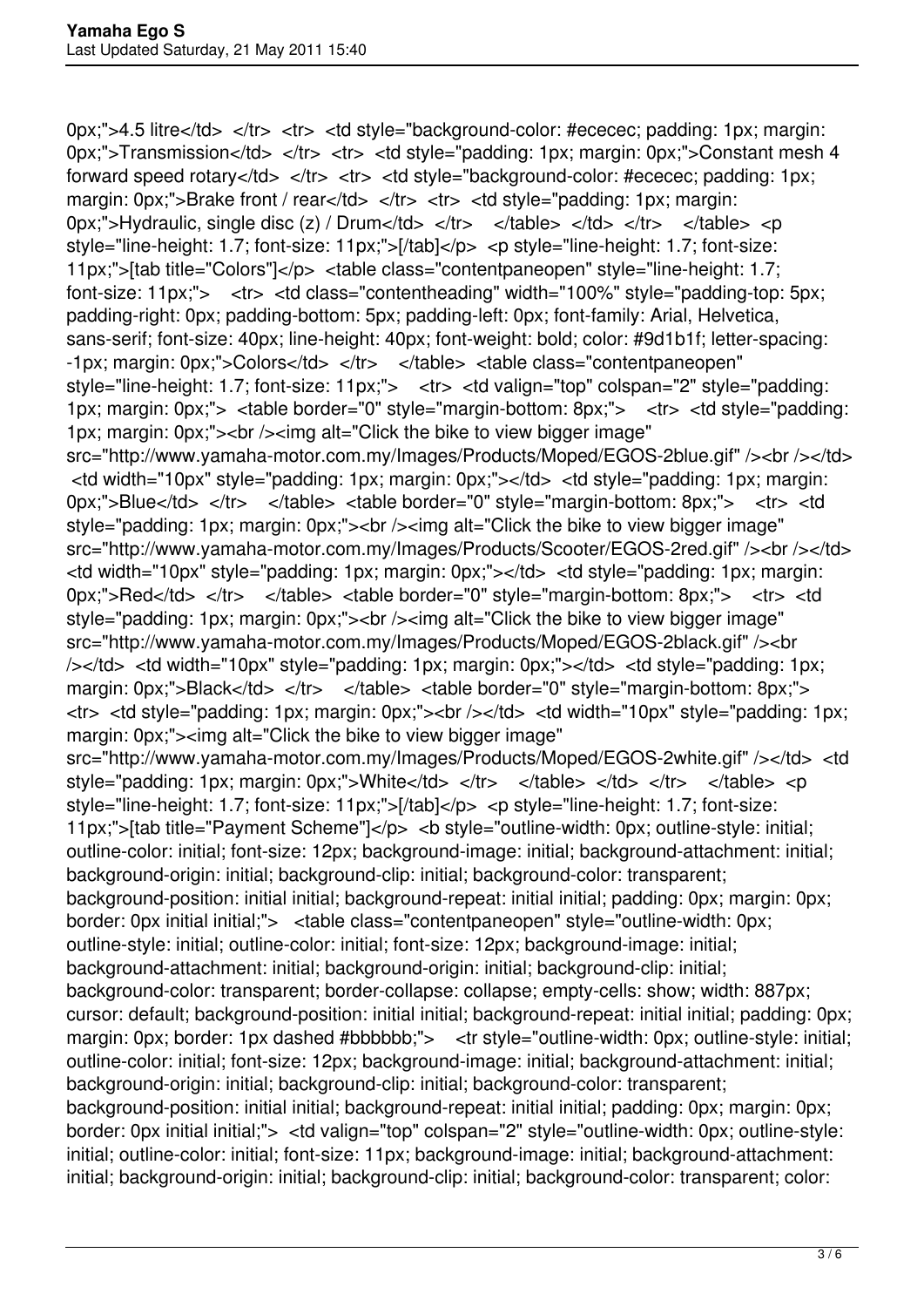#000000; font-family: Verdana, Arial, Helvetica, sans-serif; cursor: text; background-position: initial initial; background-repeat: initial initial; padding: 1px; margin: 0px; border: 1px dashed #bbbbbb;"> <div id="hplogo" class="fs1" style="outline-width: 0px; outline-style: initial; outline-color: initial; font-size: 11px; background-image: initial; background-attachment: initial; background-origin: initial; background-clip: initial; background-color: transparent; text-align: left; background-position: initial initial; background-repeat: initial initial; padding: 0px; margin: 0px; border: 0px initial initial;"><span style="font-size: 12pt; font-family: 'arial black', 'avant garde'; color: #ff6600;">PRICE LIST</span></div> <div style="outline-width: 0px; outline-style: initial; outline-color: initial; font-size: 11px; background-image: initial; background-attachment: initial; background-origin: initial; background-clip: initial; background-color: transparent; text-align: left; background-position: initial initial; background-repeat: initial initial; padding: 0px; margin: 0px; border: 0px initial initial;"><span style="font-size: 12pt; font-family: 'arial black', 'avant garde'; color: #ff6600;"><a

href="http://kokmotor.com/index.php?option=com\_content&view=article&id=169&Itemid=292" style="outline-width: 0px; outline-style: initial; outline-color: initial; font-size: 13px; background-image: initial; background-attachment: initial; background-origin: initial; background-clip: initial; background-color: transparent; color: #736a61; text-decoration: none; background-position: initial initial; background-repeat: initial initial; padding: 0px; margin: 0px; border: 0px initial initial;">KOK MOTOR</a> - <a

href="http://kokmotor.com/index.php?option=com\_content&view=article&id=102&Itemid=236" style="outline-width: 0px; outline-style: initial; outline-color: initial; font-size: 13px; background-image: initial; background-attachment: initial; background-origin: initial; background-clip: initial; background-color: transparent; color: #736a61; text-decoration: none; background-position: initial initial; background-repeat: initial initial; padding: 0px; margin: 0px; border: 0px initial initial;">AEON</a> - <a

href="http://kokmotor.com/index.php?option=com\_content&view=article&id=106&Itemid=240" style="outline-width: 0px; outline-style: initial; outline-color: initial; font-size: 13px; background-image: initial; background-attachment: initial; background-origin: initial; background-clip: initial; background-color: transparent; color: #736a61; text-decoration: none; background-position: initial initial; background-repeat: initial initial; padding: 0px; margin: 0px; border: 0px initial initial;"> SINGER</a></span></div> <div id="hplogo" style="outline-width: 0px; outline-style: initial; outline-color: initial; font-size: 11px; background-image: initial; background-attachment: initial; background-origin: initial; background-clip: initial; background-color: transparent; text-align: left; background-position: initial initial; background-repeat: initial initial; padding: 0px; margin: 0px; border: 0px initial initial;"> <h2 style="margin-top: 25px; margin-right: 0px; margin-bottom: 10px; margin-left: 0px; outline-width: 0px; outline-style: initial; outline-color: initial; font-size: 24px; background-image: initial; background-attachment: initial; background-origin: initial; background-clip: initial; background-color: #f0f0ee; color: #323232; font-weight: normal; line-height: 24px; font-family: Arial, Helvetica, sans-serif; width: 500px; text-align: left; background-position: initial initial; background-repeat: initial initial; padding: 6px; border: 0px initial initial;">Yamaha Ego S</h2> <table border="0" align="center" style="outline-width: 0px; outline-style: initial; outline-color: initial; font-size: 11px; background-image: initial; background-attachment: initial; background-origin: initial; background-clip: initial; background-color: transparent; border-collapse: collapse; empty-cells: show; cursor: default; background-position: initial initial; background-repeat: initial initial; padding: 0px; margin: 0px; border: 1px dashed #bbbbbb;">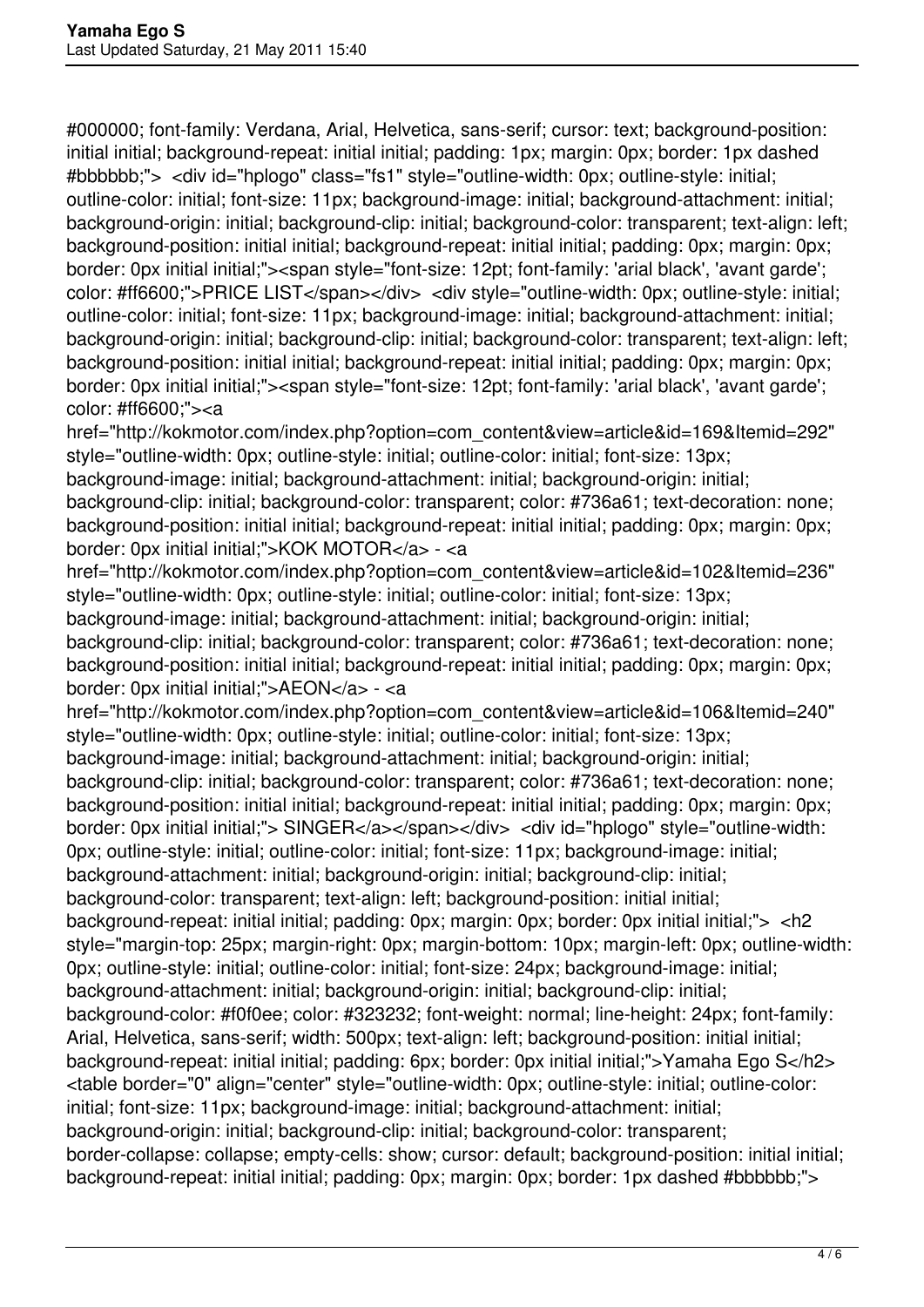<tr style="outline-width: 0px; outline-style: initial; outline-color: initial; font-size: 11px; background-image: initial; background-attachment: initial; background-origin: initial; background-clip: initial; background-color: transparent; background-position: initial initial; background-repeat: initial initial; padding: 0px; margin: 0px; border: 0px initial initial;"> <td style="outline-width: 0px; outline-style: initial; outline-color: initial; font-size: 11px; background-image: initial; background-attachment: initial; background-origin: initial; background-clip: initial; background-color: transparent; color: #000000; font-family: Verdana, Arial, Helvetica, sans-serif; cursor: text; text-align: left; background-position: initial initial; background-repeat: initial initial; padding: 1px; margin: 0px; border: 1px dashed #bbbbbb;"><br /></td> <td width="30px" style="outline-width: 0px; outline-style: initial; outline-color: initial; font-size: 11px; background-image: initial; background-attachment: initial; background-origin: initial; background-clip: initial; background-color: transparent; color: #000000; font-family: Verdana, Arial, Helvetica, sans-serif; cursor: text; text-align: left; background-position: initial initial; background-repeat: initial initial; padding: 1px; margin: 0px; border: 1px dashed #bbbbbb;"><br /></td> <td style="outline-width: 0px; outline-style: initial; outline-color: initial; font-size: 11px; background-image: initial; background-attachment: initial; background-origin: initial; background-clip: initial; background-color: transparent; color: #000000; font-family: Verdana, Arial, Helvetica, sans-serif; cursor: text; background-position: initial initial; background-repeat: initial initial; padding: 1px; margin: 0px; border: 1px dashed #bbbbbb;"> <h3 style="margin-top: 15px; margin-right: 0px; margin-bottom: 10px; margin-left: 0px; outline-width: 0px; outline-style: initial; outline-color: initial; font-size: 18px; background-image: initial; background-attachment: initial; background-origin: initial; background-clip: initial; background-color: transparent; color: #9d1b1f; font-weight: normal; line-height: 18px; font-family: Arial, Helvetica, sans-serif; text-align: left; background-position: initial initial; background-repeat: initial initial; padding: 0px; border: 0px initial initial;"><a href="http://kokmotor.com/index.php?option=com\_content&view=article&id=102&Itemid=236" style="outline-width: 0px; outline-style: initial; outline-color: initial; font-size: 18px; background-image: initial; background-attachment: initial; background-origin: initial; background-clip: initial; background-color: transparent; color: #417cab; text-decoration: none; background-position: initial initial; background-repeat: initial initial; padding: 0px; margin: 0px; border: 0px initial initial;">Please click here to contact us</a></h3> </td> </tr> </table> <div style="outline-width: 0px; outline-style: initial; outline-color: initial; font-size: 11px; background-image: initial; background-attachment: initial; background-origin: initial; background-clip: initial; background-color: transparent; background-position: initial initial; background-repeat: initial initial; padding: 0px; margin: 0px; border: 0px initial initial;"></div> <p style="margin-top: 10px; margin-right: 0px; margin-bottom: 15px; margin-left: 0px; outline-width: 0px; outline-style: initial; outline-color: initial; font-size: 11px; background-image: initial; background-attachment: initial; background-origin: initial; background-clip: initial; background-color: transparent; background-position: initial initial; background-repeat: initial initial; padding: 0px; border: 0px initial initial;"><em style="outline-width: 0px; outline-style: initial; outline-color: initial; font-size: 11px; background-image: initial; background-attachment: initial; background-origin: initial; background-clip: initial; background-color; transparent; background-position: initial initial; background-repeat: initial initial; padding: 0px; margin: 0px; border: 0px initial initial;"> </em></p> <p style="margin-top: 10px; margin-right: 0px; margin-bottom: 15px; margin-left: 0px; outline-width: 0px; outline-style: initial; outline-color: initial; font-size: 11px; background-image: initial; background-attachment: initial;